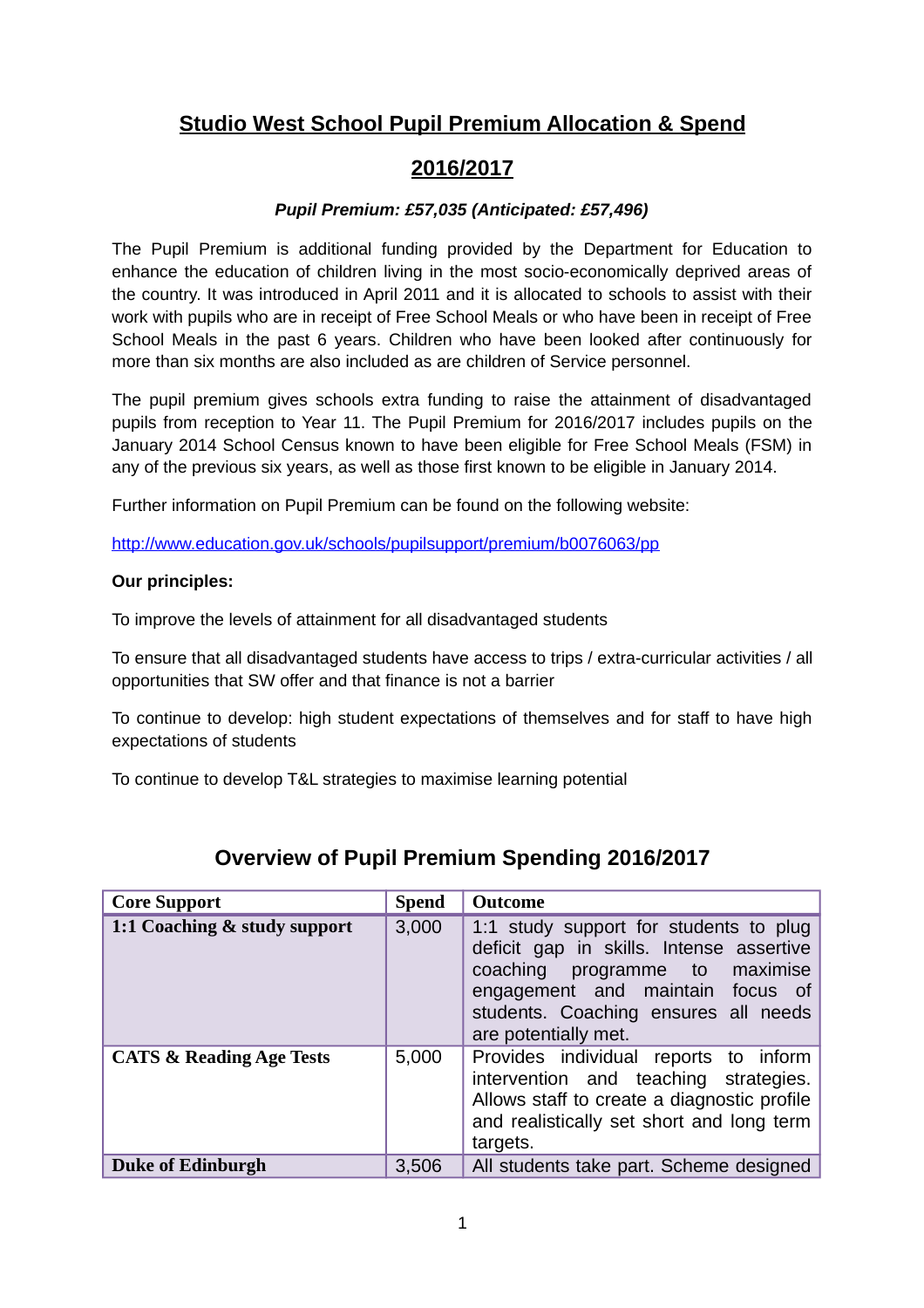|                                                       | $+500$<br>Extra<br>kit &<br>food | provide<br>enrichment<br>school<br>and<br>to<br>engagement opportunities.<br><b>Balance</b><br>academic<br>between<br>focus<br>and<br>enrichment.                                                                             |  |  |  |
|-------------------------------------------------------|----------------------------------|-------------------------------------------------------------------------------------------------------------------------------------------------------------------------------------------------------------------------------|--|--|--|
| <b>Independent study resources</b>                    | 3,000                            | Per subject area to assist with plugging<br>the skills and knowledge deficit.                                                                                                                                                 |  |  |  |
| <b>Work Placement</b>                                 | 4,500                            | Speakers and funding of projects. Travel<br>subsidy assistance.<br>Work<br>and<br>Placement programme designed to<br>connect school to work place and ensure<br>seamless transition from school / HE to<br>work.              |  |  |  |
| <b>CREATE - initiatives</b>                           | 740                              | Incentives, rewards, visiting speakers<br>and initiatives to further develop the<br>CREATE skills. Emphasis placed on<br>developing individuals with low self-<br>esteem and poor communication skills.                       |  |  |  |
| <b>Holiday / Intervention</b><br>programme            | 3,000                            | Intervention and study programmes to<br>further plug skills and knowledge deficit<br>individuals. Mastery classes<br>to<br>in.<br>encourage students to develop keen<br>interest in specialist areas. Including<br>resources. |  |  |  |
| Uniform scheme / clothing &<br>business dress support | 2,500                            | For students unable to fund appropriate<br>dress.                                                                                                                                                                             |  |  |  |

| <b>Rewards &amp; Incentives</b>             | <b>Spend</b> | <b>Outcome</b>                                                                                                                                                                                                                                                                                                                                                                    |  |  |  |
|---------------------------------------------|--------------|-----------------------------------------------------------------------------------------------------------------------------------------------------------------------------------------------------------------------------------------------------------------------------------------------------------------------------------------------------------------------------------|--|--|--|
| <b>Enrichment trips &amp; visits</b>        | 5,000        | To enhance learning, experience<br>and<br>broaden<br>the<br>expectations<br>0f<br>disadvantaged students. To<br>provide<br>academic enrichment and connect the<br>meaning from classroom to the real<br>world.                                                                                                                                                                    |  |  |  |
| <b>Attendance improvement</b><br>strategies | 2,000        | To reward achievement and incentivise<br>students to improve their attendance and<br>therefore improve their chances<br>0f.<br>academic success and prowess.                                                                                                                                                                                                                      |  |  |  |
| Breakfast / pm - support                    | 4,000        | To provide nourishment and sustenance<br>for students who would otherwise skip<br>breakfast. As our day is longer than most<br>schools we provide a light snack in the<br>afternoon to enable students to remain<br>focused and to reinvigorate them in<br>readiness for the last lesson of the day.<br>The majority of students cannot afford a<br>snack and so we provide this. |  |  |  |
| <b>Stationery</b>                           | 1,000        | To ensure all PP students<br>fully<br>are<br>for<br>lessons and<br>equipped<br>are<br>not                                                                                                                                                                                                                                                                                         |  |  |  |